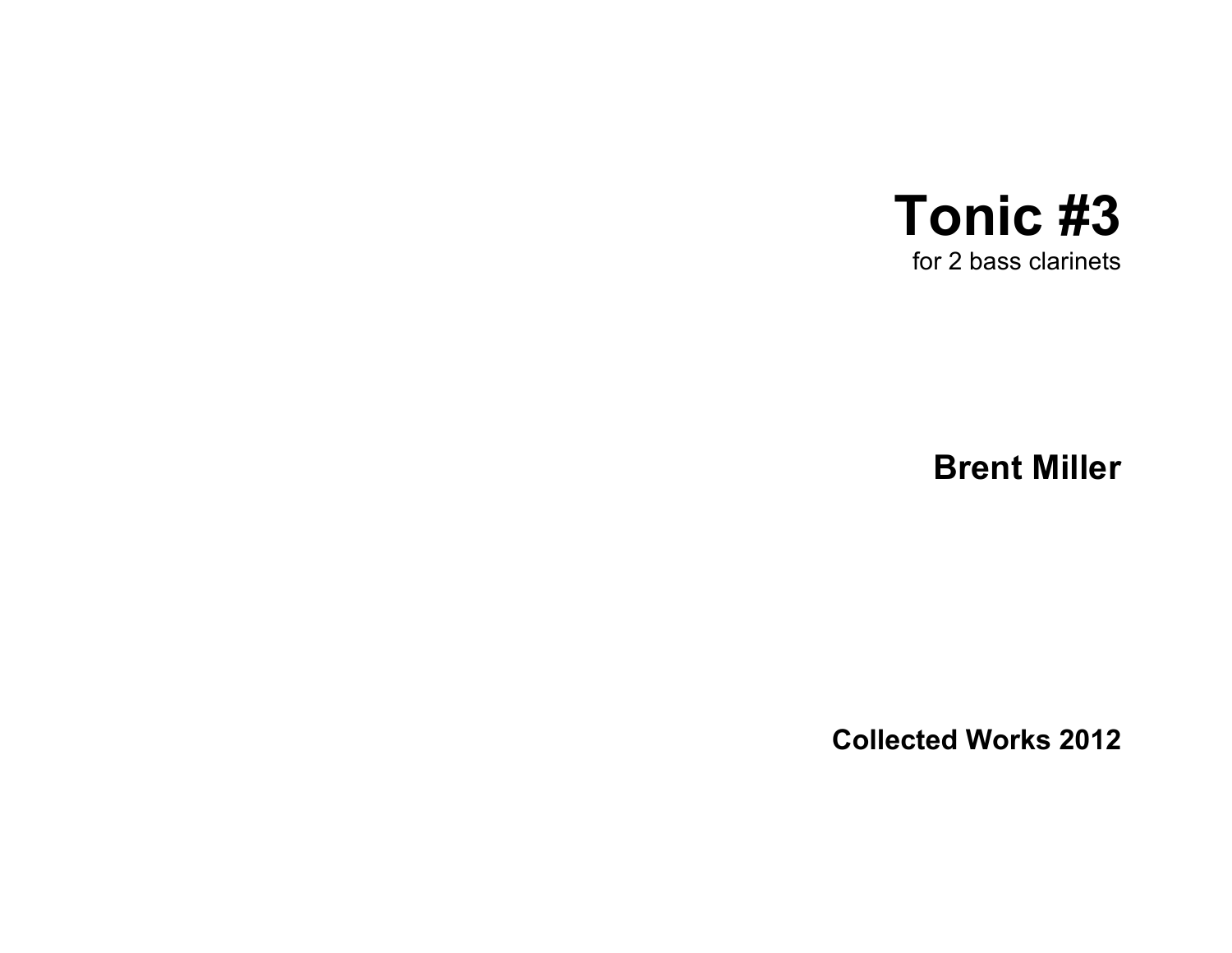## **Tonic #3** for 2 bass clarinets

The sections marked A, B, and C are to be performed as follows: All material is performed from left to right by both players. Players may move from staff to staff within the section at any moment, as long as all of the material is performed without repetition by each player (barring an interruption). No notes should be skipped. Duration of pitches is up to the performers. Rhythmic values do not correspond to a specific number of beats in section A, B, and C; they are merely to suggest the rhythmic conception of a section.

| <b>Section A dynamics</b>                 | <b>Section B dynamics</b>     | <b>Section C dynamics</b> |
|-------------------------------------------|-------------------------------|---------------------------|
| $f = pp$                                  | entire section                | as marked                 |
| or                                        |                               |                           |
|                                           | $\mathbb{Z}$ mp $\frac{f}{f}$ |                           |
| $pp \longrightarrow f \longrightarrow pp$ |                               |                           |
| for each pitch                            |                               |                           |

Once one of the players has performed all of the material in a section, that player may cue the interruption that follows that section. The other player should stop the performance of the current letter-marked section and begin the interruption as notated.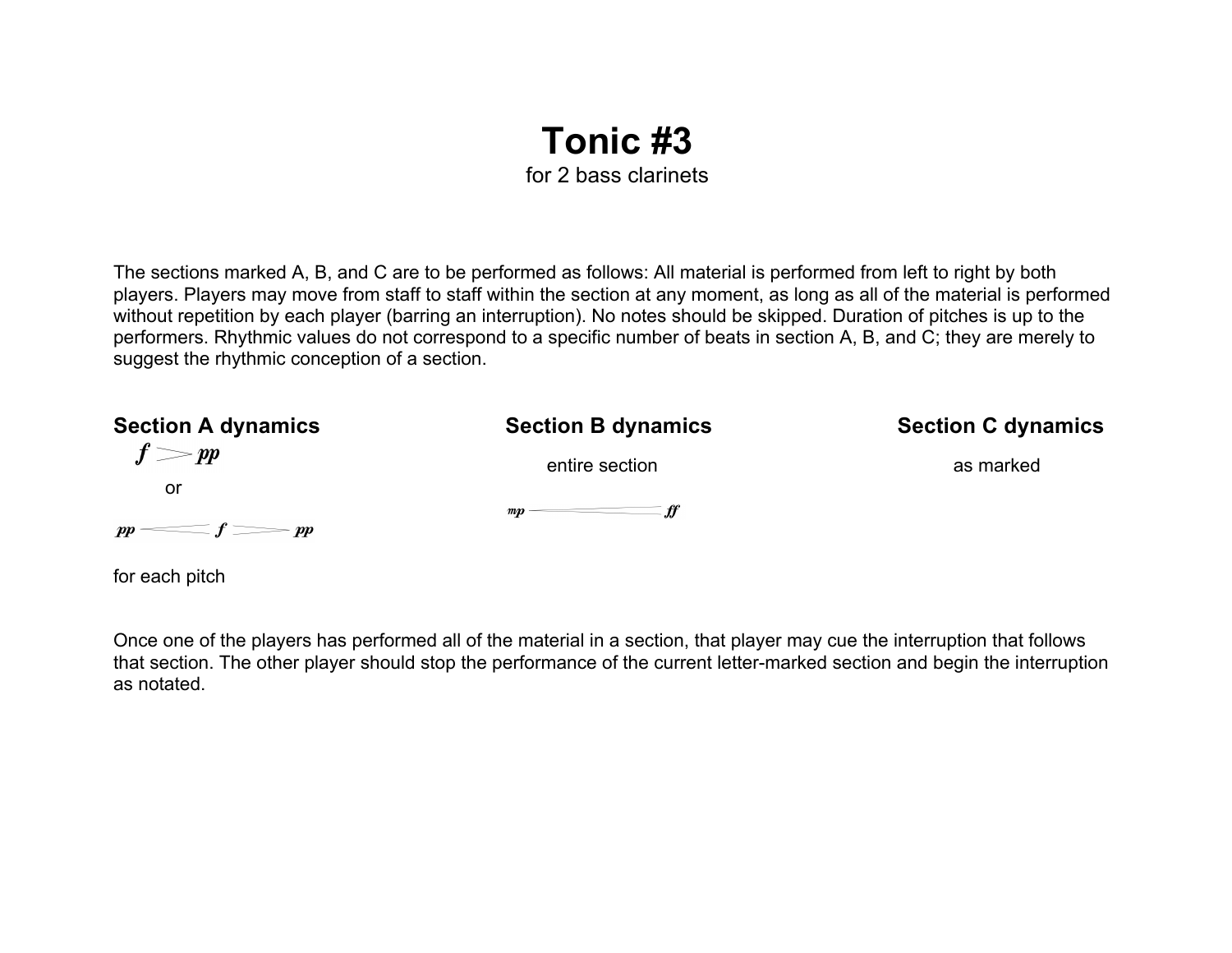Score

## **Tonic #3**

for 2 bass clarinets

Brent Miller (b. 1978)



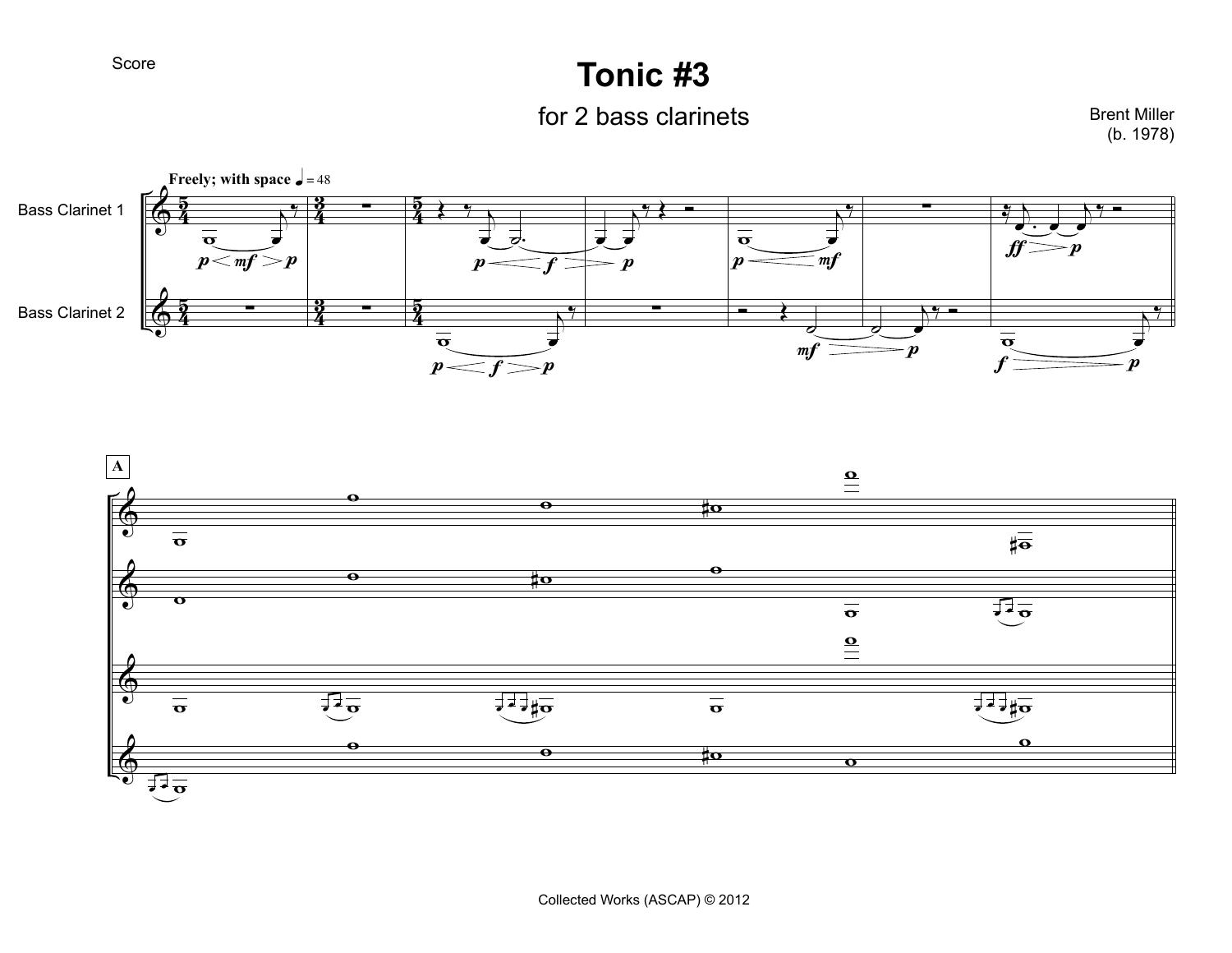

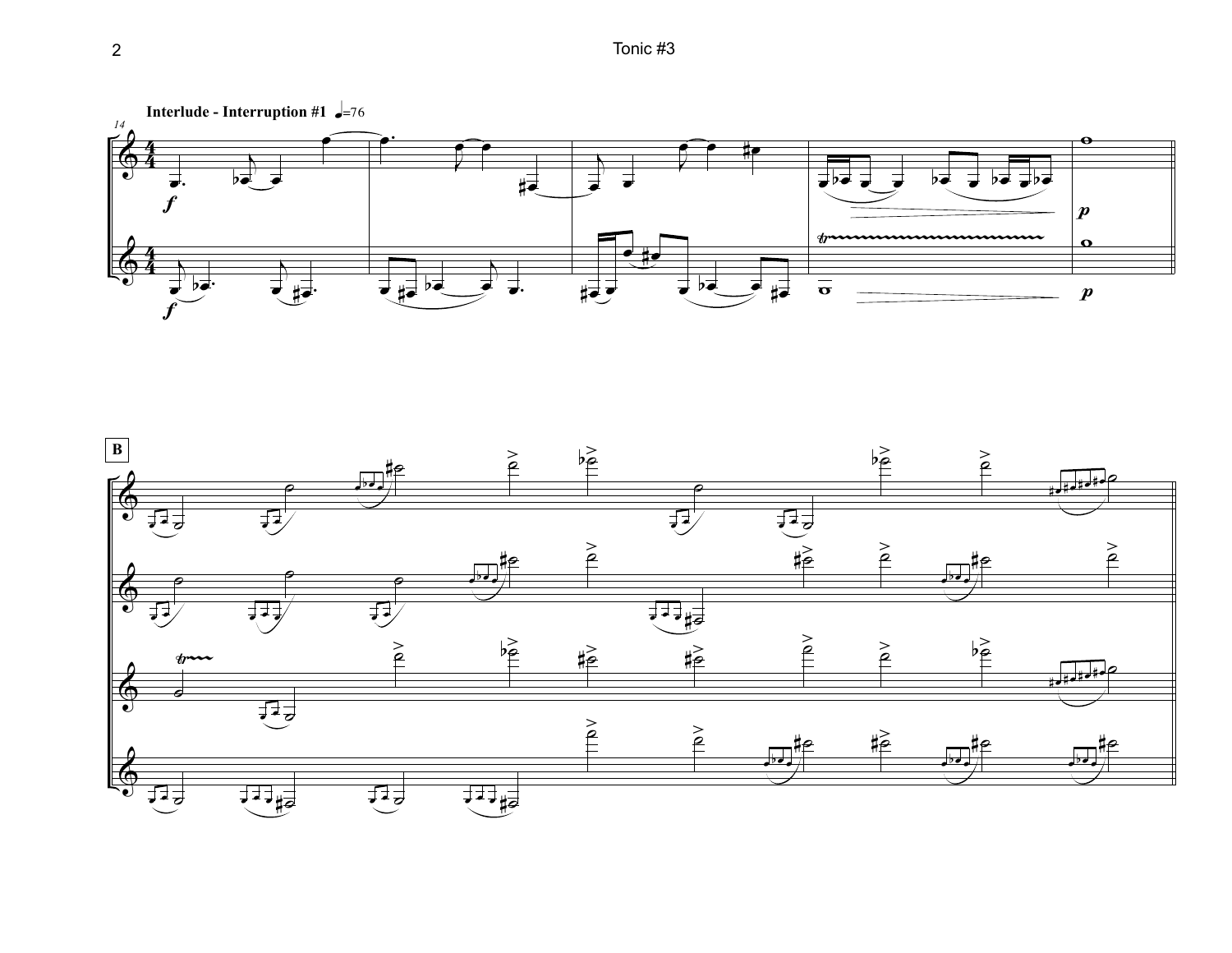